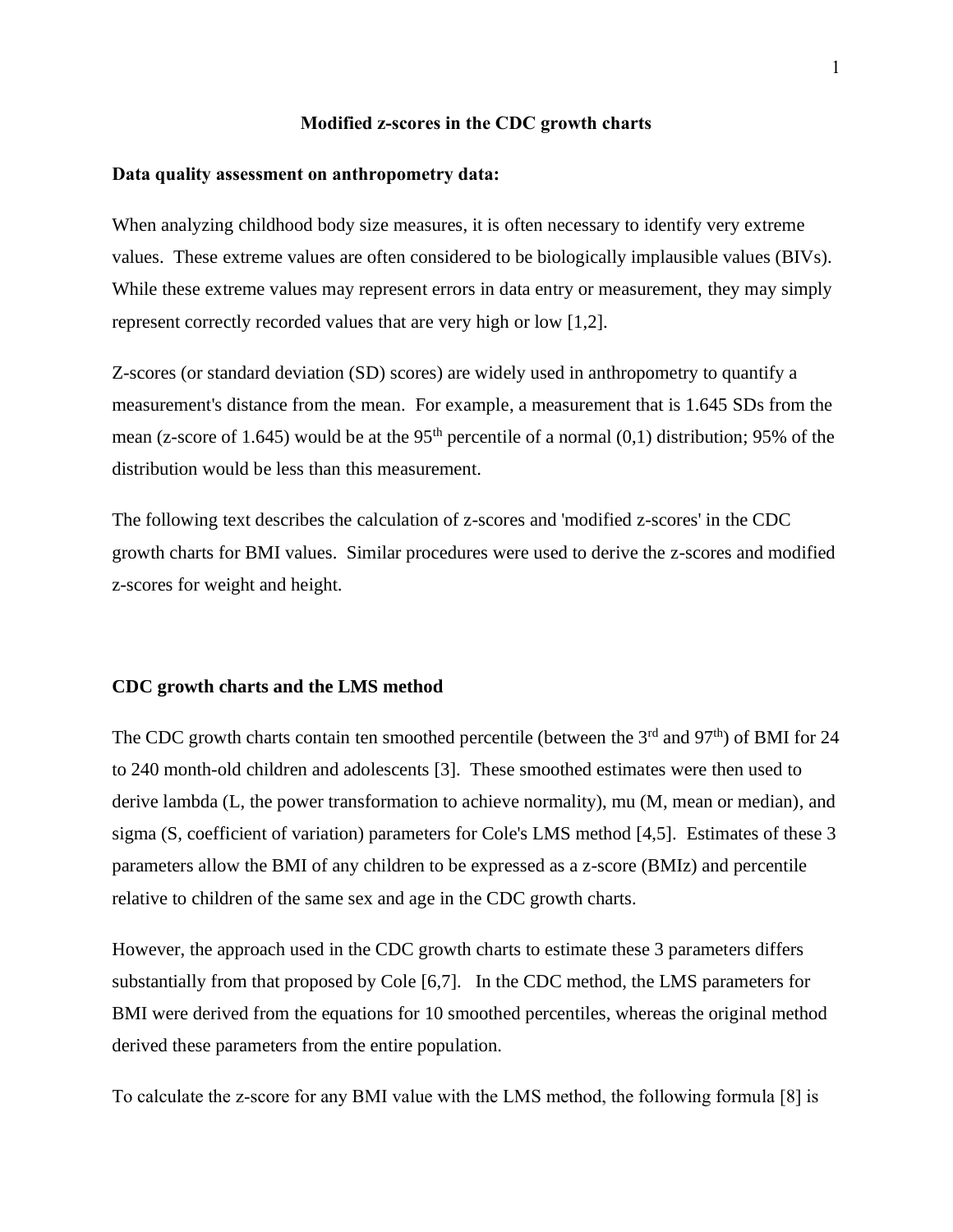used

$$
BMIz = \left[ \left( \frac{\text{BMI}}{M} \right)^{\text{L}} - 1 \right] \div (\text{L} \times \text{S}) \quad \text{(Equation 1)}
$$

Values for the L, M, and S are available on the [CDC website](http://www.cdc.gov/growthcharts/percentile_data_files.htm) for each sex and month of age. Values for the exponent, 'L' in equation #1 are negative at all ages and range from  $-3.4$  to  $-1.0$ .

### **Limitations of LMS-based z-scores**

The LMS power transformation required to achieve normality constrains the maximum z-score obtainable at a given sex and age, making the LMS-derived z-scores ill-suited for identifying extreme values. No matter the BMI value, the maximum possible z-score for a given sex/age is  $(-1) / (L \times S)$ . This occurs because as BMI becomes very large relative to M,  $(BMI \div M)^L$  in equation #1 approaches 0 as L is less than −1 at all ages. Given a very large BMI, the maximum obtainable z-score depends largely on the values of L and S, not on BMI.

Consider a 200-month-old (16 years, 8 months) girl with a BMI of 33 kg/m<sup>2</sup>. The LMS [parameters](http://www.cdc.gov/growthcharts/percentile_data_files.htm.) for this sex/age are  $L = -2.18$ ,  $M = 20.76$ , and  $S = 0.148$ . Substituting these values into equation #1 gives,

$$
BMIz = \left[ \left( \frac{33.0}{20.76} \right)^{-2.18} - 1 \right] \div (-2.18 \times 0.148)
$$
  
= -0.636 / -0.323

 $= 1.97$  (or the 97.6<sup>th</sup> percentile)

Now, suppose that this BMI was incorrectly entered as 333 kg/m**<sup>2</sup>** . Her BMIz would then be calculated as 3.1, a value close to the theoretical maximum z-score for this sex/age. This 300 kg/m**<sup>2</sup>** difference (33 vs. 333) between the 2 BMIs corresponds to only a 1.1 SD difference (1.97 vs. 3.08) between the 2 BMIz values. In addition to limiting the maximum z-score obtainable at any sex/age, the LMS transformation results in mapping a wide range of very high BMIs into a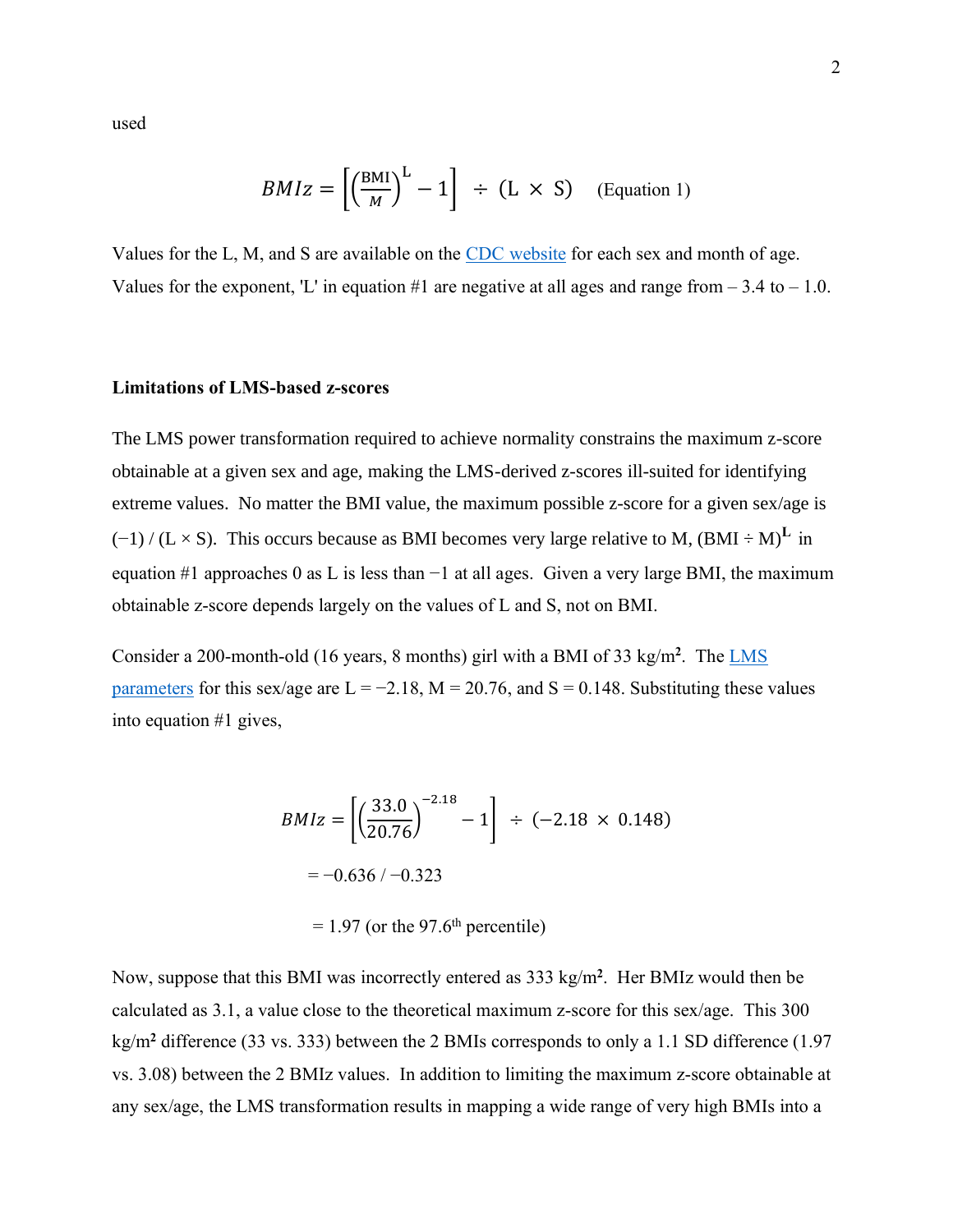narrow range of high z-scores.

This precludes the use of the LMS z-scores to identify values that may be data errors. Therefore, modified z-scores were introduced to address this limitation.

### **Calculation of modified z-scores in the CDC growth charts**

The [SAS program for the CDC growth charts](http://www.cdc.gov/nccdphp/dnpao/growthcharts/resources/sas.htm) calculates these modified z-scores, and the following text explains the details of these calculations. In these modified z-scores, the BMI of a child is expressed relative to the median BMI in units of  $\frac{1}{2}$  of the distance between the median BMI and the BMI that has a z-score value of  $+2$  or  $-2$  SDs. The first example shows the calculation of the modified z-score for the 200-month-old girl with a BMI of 333 kg/m**<sup>2</sup>** .

First, one would calculate the BMI values associated with z-scores of 0 and 2 to obtain the distance used to calculate the modified z-score. The formula to calculate the BMI corresponding to any z-score is

$$
BMI = M \times [1 + LSz]^{(1/L)} \text{ (Equation 2)}
$$

in which 'z' represents the z-score of interest. A z-score of 0 is simply the median at that sex/age, and in this case, the BMI is 20.76 kg/m<sup>2</sup>. When  $z = 0$ ,  $L \times S \times z$  is 0.

The BMI calculation for a z-score of 2 uses the [L, M, and S values.](http://www.cdc.gov/growthcharts/percentile_data_files.htm) For this 200-month-old girl, L =  $-2.18$ , M = 20.76, and S = 0.148. The BMI associated with a z-score of  $+2.0$  would then be (from equation #2):

$$
20.76 \times [1 + (-2.18 \times 0.148 \times 2.0)]^{-0.46} = 33.40 \text{ kg/m}^2.
$$

One-half of the distance between a z-scores of 0 and  $+2$  is  $(33.40 - 20.76) / 2 = 6.32$  kg/m<sup>2</sup>; this is the SD distance used in the calculation of the modified z-score.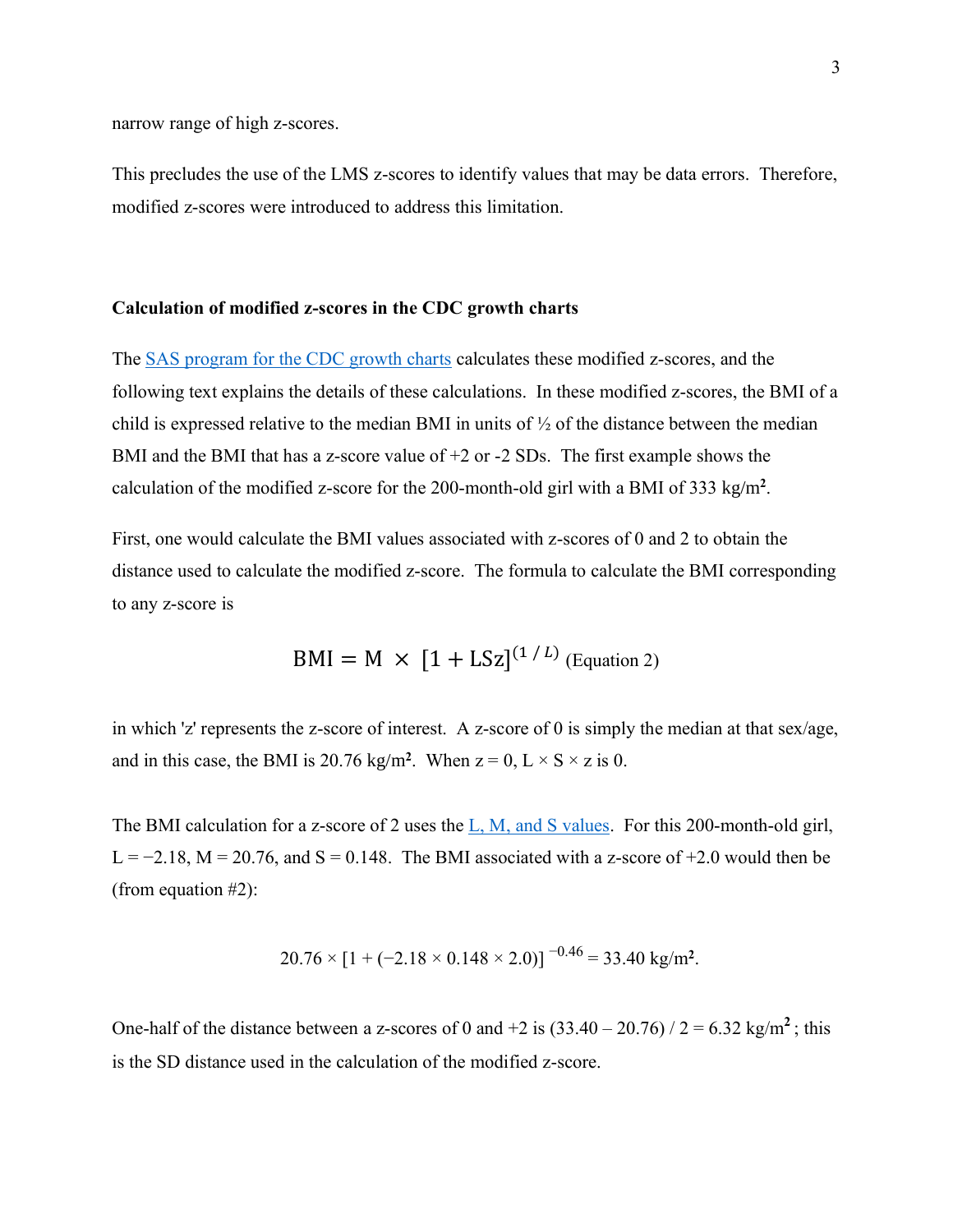The distance of the observed BMI (333 kg/m**<sup>2</sup>** ) from the median BMI is expressed relative to this 6.34 kg/m**<sup>2</sup>** distance to yield the value of the modified z-score:

$$
(333 - 20.76) \div 6.32 = 49.2
$$
 SDs

The use of modified z-scores identifies this value as very extreme (modified z-score of 49.2), whereas its LMS z-score was not  $(z = 3.1)$ 

The second example shows the calculation of the modified z-score for a 200-month-old girl with a BMI below the median. The first step is to calculated the BMI value at −2 SDs using the L, M, and S parameters:

$$
20.76 \times [1 + (-2.18 \times 0.148 \times -2.0)]^{-0.46} = 16.52 \text{ kg/m}^2.
$$

If this girl had a BMI of 12, the modified BMIz value would then be

$$
(12.0 - 20.76) \div (0.5 * (20.76 - 16.52)) = -4.1
$$

In a program, both positive and negative values of modified BMIz can be calculated with the following steps:

If BMI > M, SD\_distance =  $0.5 * ((M * (1 + L * S * 2) ^ (1/L)) - M)$ If BMI < M, SD\_distance =  $0.5 * (M - ((M * (1 + L * S * (-2)) \wedge (1/L))))$ The modified BMIz would then be calculated as  $(BMI - M) \div SD$  distance

# **Additional information**

This modified z-score approach in the SAS program is somewhat similar to those used in the development of the 1977 NCHS/WHO growth charts [9] and in the WHO reference standards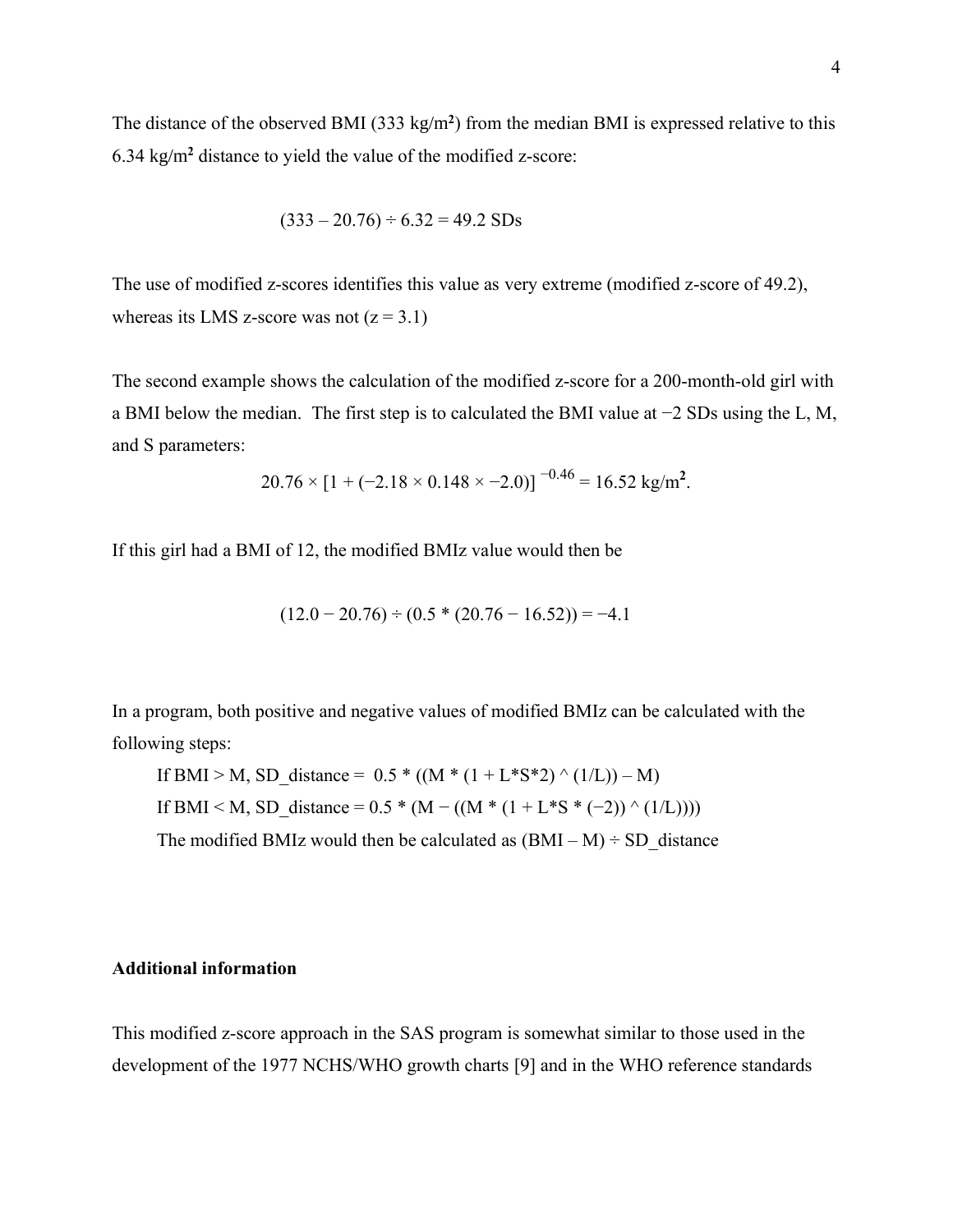[10]. The extrapolation in the WHO standards, however, was based on the distance between 2 SD and 3 SD rather than on ½ of the distance between 0 and 2 z-scores (CDC method).

Based on these modified z-scores, extreme values of weight, height and BMI are flagged as BIVs and the cut points for these flags are explained in the [SAS program for the CDC growth charts.](http://www.cdc.gov/nccdphp/dnpao/growthcharts/resources/sas.htm) These flagged values may represent data errors and should be further examined if possible.

However, it should be realized that extreme values are not necessarily data errors. For example, 15 2- to 19-year-olds examined in [NHANES](https://wwwn.cdc.gov/nchs/nhanes/Default.aspx) from 1999-2000 through 2017-2018 had a modified BMIz > 8. The highest modified BMIz value was 11.4 SDs, corresponding to a 3-year-old boy with a BMI of 31.6 kg/m**<sup>2</sup> .**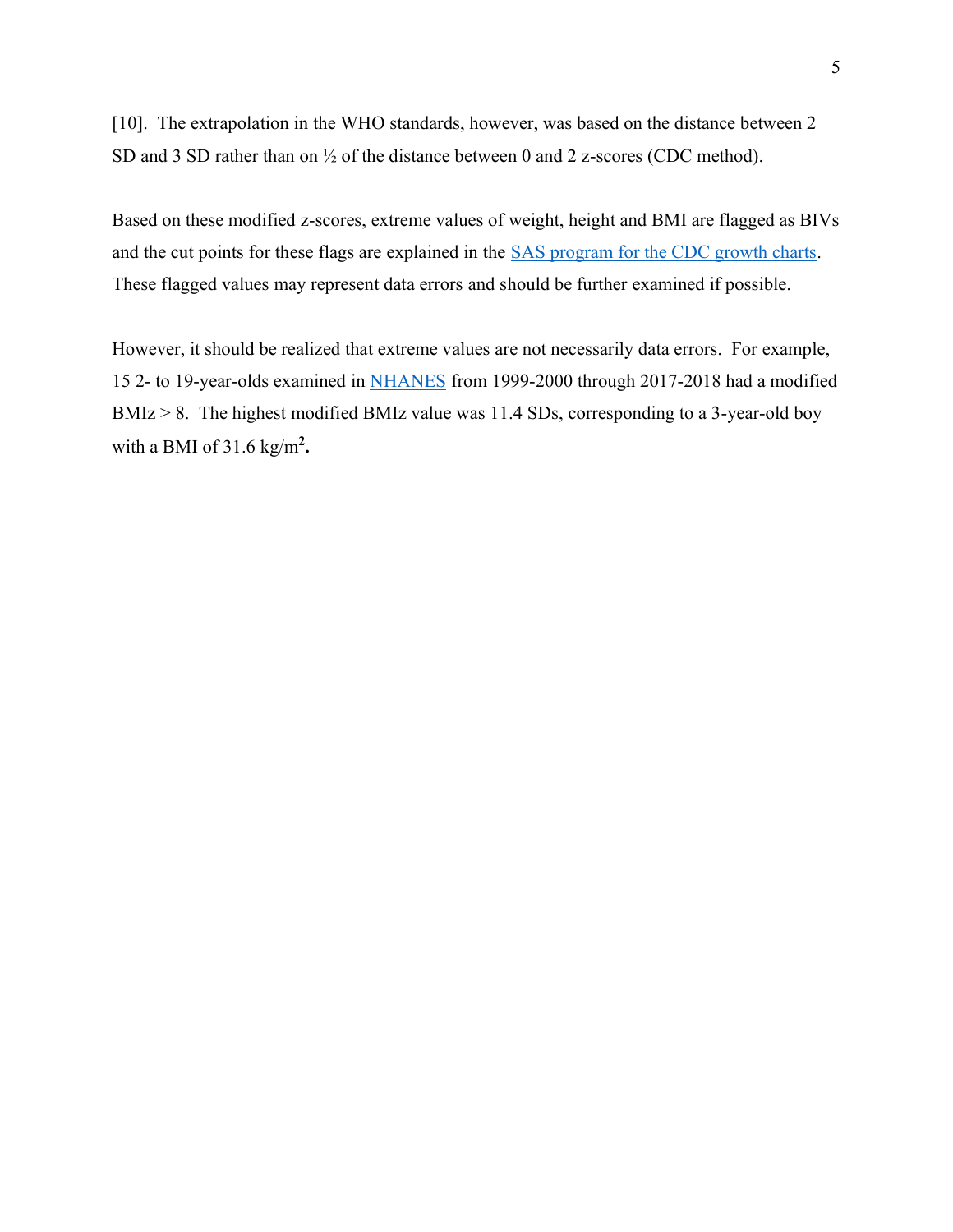## **References**

- [1] Freedman DS, Lawman HG, Skinner AC, McGuire LC, Allison DB, Ogden CL. Validity of the WHO cutoffs for biologically implausible values of weight, height, and BMI in children and adolescents in NHANES from 1999 through 2012. The American Journal of Clinical Nutrition 2015;102:1000–6.
- [2] Freedman DS, Lawman HG, Pan L, Skinner AC, Allison DB, McGuire LC, et al. The prevalence and validity of high, biologically implausible values of weight, height, and BMI among 8.8 million children. Obesity (Silver Spring, Md) 2016;Mar 17. https://doi.org/10.1002/oby.21446.
- [3] Kuczmarski RJ, Ogden CL, Guo SS, Grummer-Strawn LM, Flegal KM, Mei Z, et al. 2000 CDC Growth Charts for the United States: methods and development. Vital and Health Statistics Series 11, Data from the National Health Survey 2002;11:1–190.
- [4] Cole TJ, Green PJ. Smoothing reference centile curves: the LMS method and penalized likelihood. Statistics in Medicine 1992;11:1305–19.
- [5] Cole TJ. The LMS method for constructing normalized growth standards. European Journal of Clinical Nutrition 1990;44:45–60.
- [6] Flegal KM, Wei R, Ogden CL, Freedman DS, Johnson CL, Curtin LR. Characterizing extreme values of body mass index-for-age by using the 2000 Centers for Disease Control and Prevention growth charts. American Journal of Clinical Nutrition 2009;90:1314–20. https://doi.org/10.3945/ajcn.2009.28335.
- [7] Flegal KM, Cole TJ. Construction of LMS parameters for the Centers for Disease Control and Prevention 2000 growth charts. National Health Statistics Reports 2013;9:1–3. https://doi.org/10.1371/journal.pone.0101791.
- [8] Cole T, Bellizzi M, Flegal K, Dietz W. Establishing a standard definition for child overweight and obesity worldwide: international survey. BMJ (Clinical Research Ed) 2000;320:1240–3.
- [9] Dibley MJ, Goldsby JB, Staehling NW, Trowbridge FL. Development of normalized curves for the international growth reference: historical and technical considerations. The American Journal of Clinical Nutrition 1987;46:736–48.